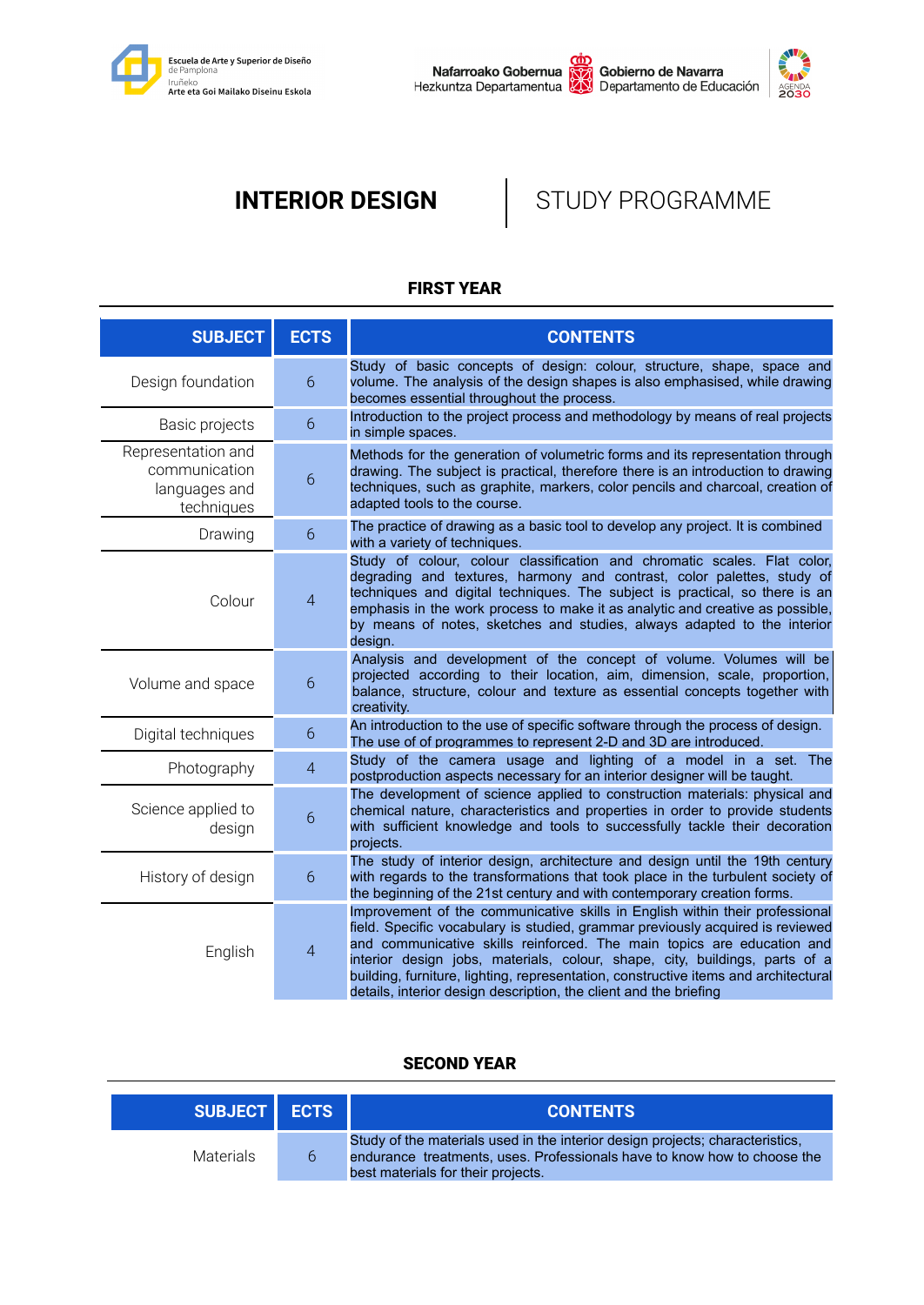

| Construction                                        | 6 | Review of materials and elaboration of simple construction details in flooring,<br>wall and ceiling facings.                                                                                                                                                                                       |
|-----------------------------------------------------|---|----------------------------------------------------------------------------------------------------------------------------------------------------------------------------------------------------------------------------------------------------------------------------------------------------|
| <i>Installations</i>                                | 6 | Calculation and elaboration of installation plans: drainage, sewage, heating,<br>plumbing, electricity, illumination and air conditioning.                                                                                                                                                         |
| Digital technology<br>applied to interior<br>design | 8 | It is the continuation of "Digital techniques". Animation, rendering or<br>infographic techniques are used to build the technical drawings.                                                                                                                                                        |
| History of interior<br>design                       | 6 | History of interior design 2 proposes the evolutionary study of spatial and<br>decorative aspects from the Baroque until 1900, integrating them in their<br>social, cultural, artistic and architectural context                                                                                   |
| Interior design<br>project I                        | 6 | Analysis and performance of real projects located at domestic spaces.                                                                                                                                                                                                                              |
| Interior design<br>project II                       | 8 | Analysis and performance of real projects located at commercial spaces.                                                                                                                                                                                                                            |
| Interior design<br>project III                      | 8 | Project method applied to projects in exhibition spaces of permanent and<br>ephemeral character.                                                                                                                                                                                                   |
| Culture of design                                   | 6 | Study of the culture in design and contemporary society.<br><b>Different</b><br>perspectives are taken (semiology, aesthetics, sociology, anthropology) and<br>the relationships of design with other cultural fields (cinema, literature,<br>fashion, graphic design, architecture) are analysed. |

# THIRD YEAR

| <b>SUBJECT</b>                                               | <b>ECTS</b>    | <b>CONTENTS</b>                                                                                                                                                                                                                                                                                                           |
|--------------------------------------------------------------|----------------|---------------------------------------------------------------------------------------------------------------------------------------------------------------------------------------------------------------------------------------------------------------------------------------------------------------------------|
| Building,<br>maintenance and<br>restoration<br>pathologies   | $\overline{4}$ | Study of the pathologies of materials and buildings. It is oriented to analyse<br>and detect possible problems during the interior design projects.                                                                                                                                                                       |
| Materials II                                                 | $\overline{4}$ | It is the continuation of "Materials I". It includes the study of the following<br>materials: paints, clothing, plastics, clads and insulation materials.                                                                                                                                                                 |
| Installations II                                             | 8              | It is the continuation of "Installations". It deals with fire-fighting installations,<br>the accessibility of buildings, air conditioning and air circulation systems and<br>heating installations. At the end, the buildings efficiency is also studied in<br>order to make students aware of the current energy trends. |
| Construction II                                              | 6              | The construction of buildings and spaces is analysed. We will start with<br>construction processed and cladding and continue with the carpentry and<br>finishing touches.                                                                                                                                                 |
| Interior design<br>project IV                                | 8              | Phase of the project method in which there is an insistence in the Idea and in<br>some of the tools that develop it such as function, form, composition, light,<br>materials, construction, color or decoration.                                                                                                          |
| Interior design<br>project V                                 | 8              | Last phase of the construction method. The implementation of a project of in<br>a professional way is the main aim.                                                                                                                                                                                                       |
| Measurement and<br>budgeting                                 | 6              | The study of the methods to analyse and measure a project. It also includes<br>the process of budgeting so as to prepare students to real working situations.                                                                                                                                                             |
| Design management                                            | $\overline{4}$ | The concept of design management is studied, in addition to the<br>management and organisation of businesses and enterprises. Marketing and<br>social corporate responsibility are also analysed in order to understand the<br>businesses.                                                                                |
| Light design.<br>Construction<br>systems and<br>calculations | 6              | The study of the lighting in spaces is essential. Calculations and analysis of<br>the effect of the light are carried out. The light will not only be seen as a<br>functional and aesthetic element, but also as an artistic part of the projects.                                                                        |
| Manual and digital<br>models. Prototypes                     | 6              | Technical knowledge and manual skills to modelling.                                                                                                                                                                                                                                                                       |